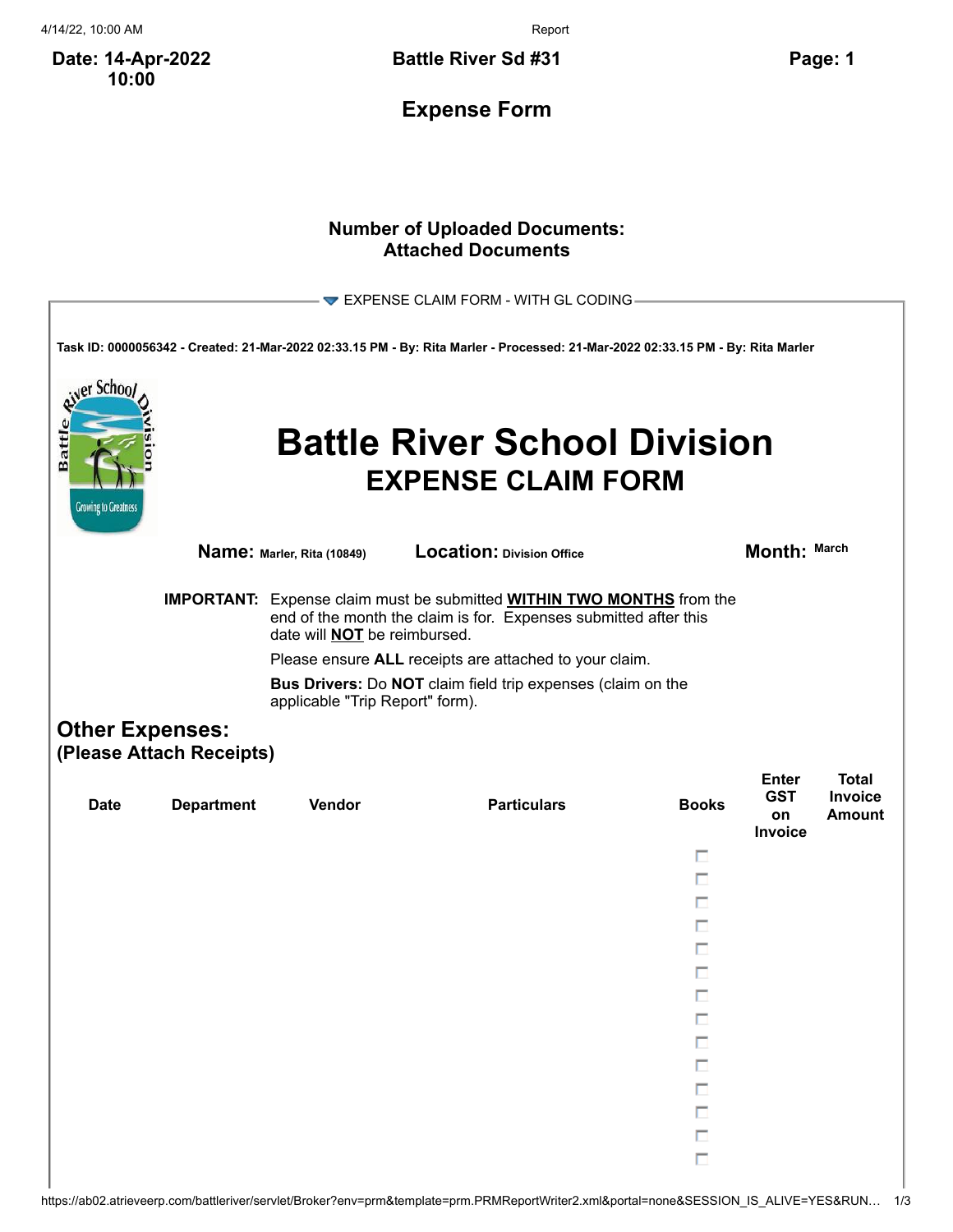г

## **REGULAR BUSINESS EXPENSES**

**Mileage and Meal Information:**

\*Check this box if your mileage claim for the calendar year **exceeds 5,000 KMS**

| <b>Date</b><br>(YYYYMMDD) | <b>Purpose</b>            | From/To<br><b>Destination</b>                           |               | Km's<br>Round<br><b>Trip</b> | One<br><b>Way</b><br>Only | <b>Total</b><br><b>KMs</b> | <b>Total</b><br><b>Mileage</b><br><b>Expense</b> | <b>Breakfast</b>            | Lunch                     | <b>Dinner</b>               |
|---------------------------|---------------------------|---------------------------------------------------------|---------------|------------------------------|---------------------------|----------------------------|--------------------------------------------------|-----------------------------|---------------------------|-----------------------------|
| 18-Mar-2022               | <b>CASS</b><br>Conference | Edmonton                                                | G.            | 200                          | П                         | 200.00                     | 116.00                                           | $\Box$ 11.00                | $\Box$ 15.00              | $\boxed{\phantom{0}}$ 23.50 |
|                           |                           |                                                         | ø             |                              | П                         | 0.00                       | 0.00                                             | П                           | П                         | П                           |
|                           |                           |                                                         | ø             |                              | П                         | 0.00                       | 0.00                                             | П                           | П                         | $\Box$                      |
|                           |                           |                                                         | ø             |                              | п                         | 0.00                       | 0.00                                             | П                           | П                         | П                           |
|                           |                           |                                                         | ø             |                              | П                         | 0.00                       | 0.00                                             | П                           | п                         | $\Box$                      |
|                           |                           |                                                         | ø             |                              | П                         | 0.00                       | 0.00                                             | П                           | П                         | П                           |
|                           |                           |                                                         | ø             |                              | П                         | 0.00                       | 0.00                                             | П                           | П                         | П                           |
|                           |                           |                                                         | ø             |                              | П                         | 0.00                       | 0.00                                             | П                           | П                         | П                           |
|                           |                           |                                                         | ø             |                              | П                         | 0.00                       | 0.00                                             | П                           | п                         | $\Box$                      |
|                           |                           |                                                         | ø             |                              | П                         | 0.00                       | 0.00                                             | П                           | П                         | П                           |
|                           |                           |                                                         | ø             |                              | П                         | 0.00                       | 0.00                                             | П                           | П                         | П                           |
|                           |                           |                                                         | ø             |                              | П                         | 0.00                       | 0.00                                             | П                           | П                         | П                           |
|                           |                           |                                                         | ø             |                              | $\Box$                    | 0.00                       | 0.00                                             | П                           | п                         | $\Box$                      |
|                           |                           |                                                         | ø             |                              | П                         | 0.00                       | 0.00                                             | П                           | П                         | П                           |
|                           |                           |                                                         | ø             |                              | П                         | 0.00                       | 0.00                                             | П                           | П                         | П                           |
|                           |                           |                                                         | ø             |                              | п                         | 0.00                       | 0.00                                             | П                           | П                         | $\Box$                      |
|                           |                           |                                                         | ø             |                              | $\Box$                    | 0.00                       | 0.00                                             | П                           | п                         | $\Box$                      |
|                           |                           |                                                         | ø             |                              | П                         | 0.00                       | 0.00                                             | П                           | П                         | П                           |
|                           |                           |                                                         | ø             |                              | $\Box$                    | 0.00                       | 0.00                                             | П                           | п                         | П                           |
|                           |                           |                                                         | ø             |                              | п                         | 0.00                       | 0.00                                             | П                           | п                         | П                           |
|                           |                           |                                                         |               | <b>Subtotals</b>             |                           | 200.00                     | 116.00                                           | 0.00                        | 0.00                      | 0.00                        |
|                           |                           |                                                         | <b>Totals</b> |                              |                           |                            |                                                  |                             |                           |                             |
|                           |                           | For Office Use Only:                                    |               |                              |                           |                            |                                                  |                             | Total Mileage 116.00      |                             |
|                           |                           | <b>Total Subsistence</b><br><b>GST Auto Calculation</b> |               | 5.52                         |                           |                            |                                                  |                             | Total Subsistence 0.00    |                             |
|                           |                           | <b>Total Other Expense</b><br><b>GST Entered</b>        |               | 0.00                         |                           |                            |                                                  |                             | Total Other Expenses 0.00 |                             |
|                           |                           | <b>Grand Total GST</b>                                  |               | 5.52                         |                           |                            |                                                  |                             | Total Claim 116.00        |                             |
| <b>GL Account Number</b>  |                           | <b>Taxes Included</b>                                   |               |                              | <b>Amount</b>             |                            | <b>Tax Code</b>                                  |                             |                           | <b>Tax Amount</b>           |
| 1404400000101             |                           | ख़                                                      |               |                              | 116.00                    |                            | G                                                |                             |                           | 5.52                        |
|                           |                           |                                                         |               |                              |                           |                            |                                                  | <b>Total Without Taxes:</b> |                           | 110.48                      |
|                           |                           |                                                         |               |                              |                           |                            |                                                  | <b>Tax Total:</b>           |                           | 5.52                        |
|                           |                           |                                                         |               |                              |                           |                            |                                                  | <b>Total With Taxes:</b>    |                           | 116.00                      |
|                           |                           | <b>Comments:</b>                                        |               |                              |                           |                            |                                                  |                             |                           |                             |